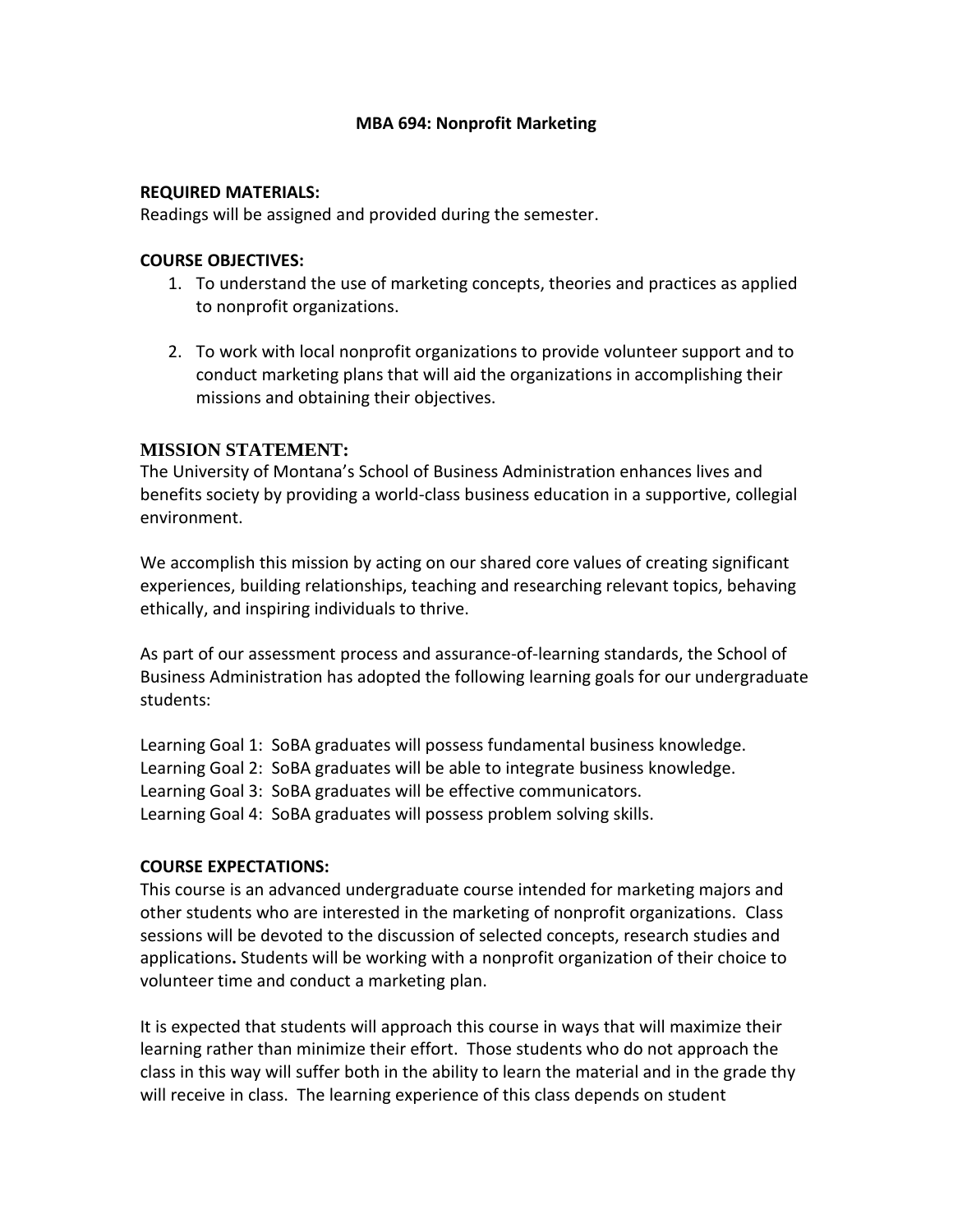participation by active listening, by contributing to class discussions, and by contributing consistent effort to the process and outcome of hands-on exercises. Consistent preparation rather than pre-exam cramming is a necessity. I expect you to have read Preparation time may vary somewhat depending on the assignment, but can be expected to average two or three hours per class session.

The quality of this course is heavily dependent on thorough preparation, consistent attendance, and spirited participation. Those who are reluctant to speak in front of others should use this opportunity to overcome their fears before entering the business world. The class participation grade will be based on participation during class discussions and in-class exercises**. QUALITY** of participation rather than **QUANTITY** will be judged. Student should expect to be called upon at random throughout the term, either to initiate class discussion or to respond to a question by the professor. **NO LATE WORK WILL BE ACCEPTED.** Late work is defined as any work not turned in when the professor collects it on the day the assignment is due. **NO EXTRA CREDIT WORK WILL BE ACCEPTED.**

You are encouraged to visit me during my office hours if you have any questions, problems, or if you just want to talk. If you cannot meet me during posted office hours, you are encouraged to make an appointment to meet at some other time. Also, if I am in my office when you walk by, I'm always willing to meet with you.

## **WRITING ASSIGNMENTS:**

During the semester there will be a few individual writing assignments. **The first assignment is to turn in an autobiography. The form for this is on the last two pages of this syllabus. It is due on Tuesday, January 28.**

### **SEMESTER PROJECTS:**

Groups of up to 3 students will conduct a marketing plan for a local nonprofit organization. Choose a client that fits with your interests and your attitudes. I will provide details of the marketing plan during the second week of class. I will have a list of potential projects for students to consider. There will be a draft of this project turned in during the semester. I will provide a schedule next week. The draft will be graded and returned with extensive feedback. At the end of the semester, each group will present its results to its client. All group members must participate in the up to 30 minute presentation. I prefer that groups consist of all undergraduate or all graduate students.

The extra graduate component for this class is including two distinct set of stakeholders (target markets) in your semester project. I will discuss this in class.

### **VOLUNTEER TIME:**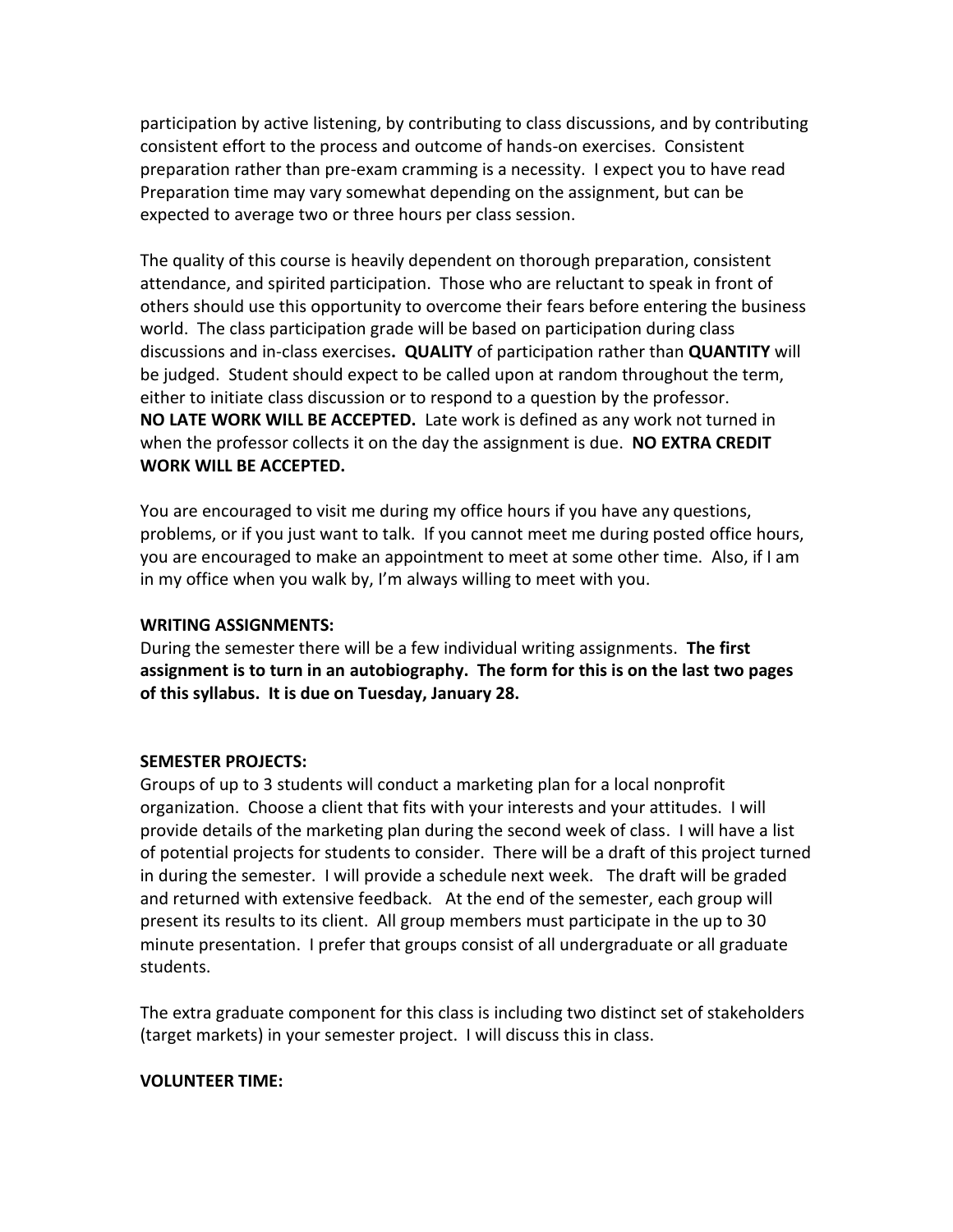Each student is to spend 20 hours volunteering for a nonprofit organization throughout the semester. It would be beneficial to volunteer for your marketing plan client, but that may not be possible. This volunteer time is not related to the semester project. Time spent on researching and writing your project cannot be counted as volunteer time. Time sheets will be provided to record your time. **WARNING: DO NOT WAIT UNTIL THE END OF THE SEMESTER TO DO YOUR VOLUNTEER TIME!** 

#### **CLASS PARTICIPATION:**

Instead of in-class participation, MBA students will be graded on participation in several threaded discussions throughout the semester. Please try to add content that demonstrates some thought and preparation.

#### **EMAIL FROM STUDENTS:**

You MUST use your official UM email accounts if you wish to email me. Otherwise, I will be unable to respond. In addition, I expect you to use a proper salutation and correct grammar in your emails. Please do not use text messaging abbreviations.

**STUDENT CODE OF CONDUCT**: All students must practice academic honesty. Academic misconduct is subject to an academic penalty by the course instructor and/or a disciplinary sanction by the University.

It is the student's obligation to be familiar with the Student Conduct Code, especially as it pertains to academic misconduct (cheating, plagiarism, etc.), which is available on line at **[http://www.umt.edu/SA/VPSA/index,cfm/page/1321.](http://www.umt.edu/SA/VPSA/index,cfm/page/1321)** Please note that it is a form of academic misconduct to submit work that was previously used in another course.

Moreover, as the Catalog reads (in terms of Academic Policies and Procedures regarding plagiarism specifically):

"Plagiarism is the representing of another's work as one's own. It is a particularly intolerable offence in the academic community and is strictly forbidden. Students who plagiarize may fail the course and be remanded to Academic Court for possible suspension or expulsion."

It continues,

"Students must always be very careful to acknowledge any kind of borrowing that is included in their work. This means not only borrowed wording *but also ideas*. Acknowledgement of whatever is not one's own original work is the proper and honest use of sources. Failure to acknowledge whatever is not one's own original work is plagiarism."

So, *ALWAYS* err on the side of caution by citing the resources used in preparing your work. Moreover, *always* use direct quotations for exact wording taken from another source.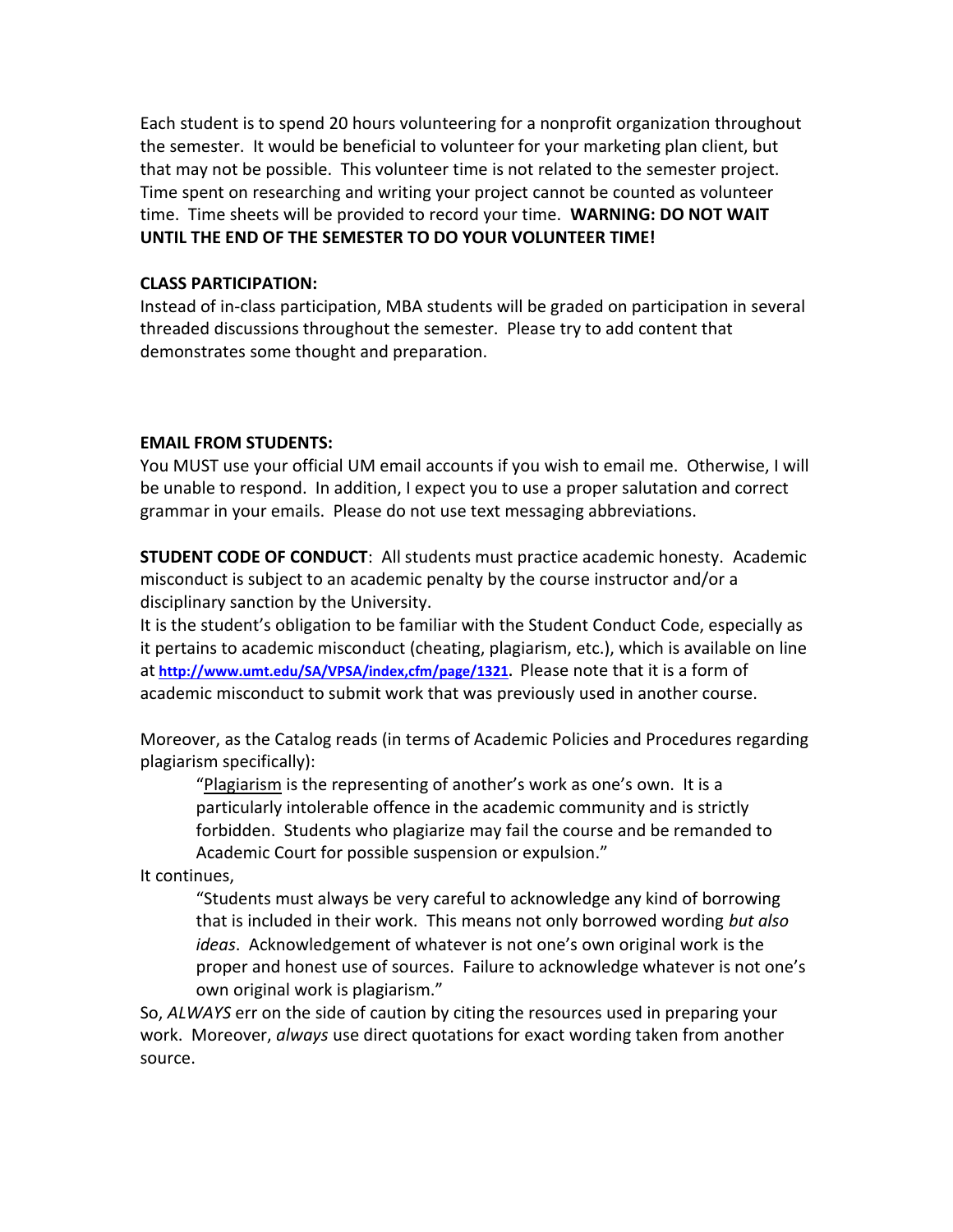Finally, I am well aware of the various websites where one can go to find "free term papers." Believe me, it is not worth the gamble with your academic future. If I catch a student plagiarizing or cheating on any portion of a paper or an exam, the student will earn a zero on that assignment/exam.

### **STUDENTS WITH DISABILITIES:**

The University of Montana assures equal access to instruction through collaboration between students with disabilities, instructors, and Disability Services for Students (DSS). If you think you may have a disability adversely affecting your academic performance, and you have not already registered with DSS, please contact DSS in Lommasson154. I will work with you and DSS to provide an appropriate accommodation*.*

### **GRADING:**

The following weights will be used to compute your course grade:

| Written assignments (Drafts, etc.)    | 25% |
|---------------------------------------|-----|
| <b>Written Marketing Plan</b>         | 35% |
| <b>Marketing Plan Presentation</b>    | 15% |
| Class participation/in class projects | 15% |
| Nonprofit volunteering                | 10% |

All courses conducted by the Management & Marketing Department will be graded on a +/- basis. Below is the grade scale for this grading method.

| $A \geq 93$         | $77 \le C + < 80$ |  |
|---------------------|-------------------|--|
| $90 \le A - 93$     | $73 \le C < 77$   |  |
| $87 \le B + \le 90$ | $70 \le C - 73$   |  |
| $83 \le B \le 87$   | $60 \le D < 70$   |  |
| $80 \le B - 83$     | F < 60            |  |

Grades will not be curved or rounded up.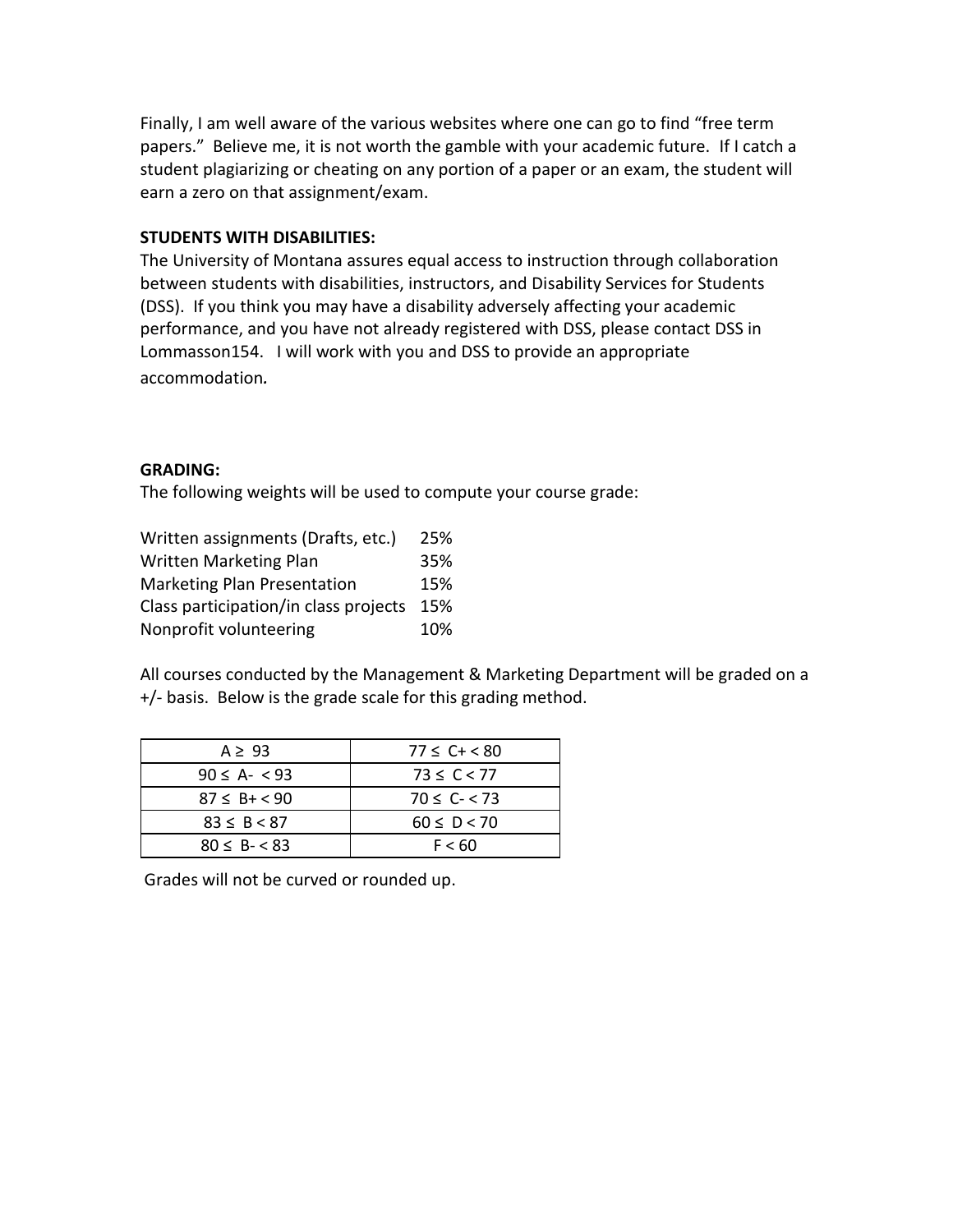# **MBA 694 - COURSE OUTLINE AND ASSIGNMENTS Spring 2020**

| Week of:<br>1/14 | <b>TOPIC AND ASSIGNMENTS</b><br>Introduction to Nonprofit Marketing                |  |
|------------------|------------------------------------------------------------------------------------|--|
| 1/21             | How to Conduct a Nonprofit Marketing Plan                                          |  |
| 1/28             | <b>Stakeholders of Nonprofit Organizations</b><br>Autobiographies Due on 1/28      |  |
| 2/4              | Marketing Research for Nonprofit Organizations                                     |  |
| 2/11             | <b>Branding of Nonprofit Organizations</b>                                         |  |
| 2/18             | <b>Fundraising for Nonprofit Organizations</b>                                     |  |
| 2/25             | Fundraising (continued)                                                            |  |
| 3/3              | Promotion Decisions for Nonprofit Organizations: Advertising & Public<br>Relations |  |
| 3/10             | Promotion Decisions for Nonprofit Organizations: Public Relations                  |  |
| 3/17             | <b>SPRING BREAK!! HAVE FUN!!!</b>                                                  |  |
| 3/24             | <b>Promotion Decisions (continued)</b>                                             |  |
| 3/31             | Distribution/ Pricing Decisions in Nonprofit Organizations                         |  |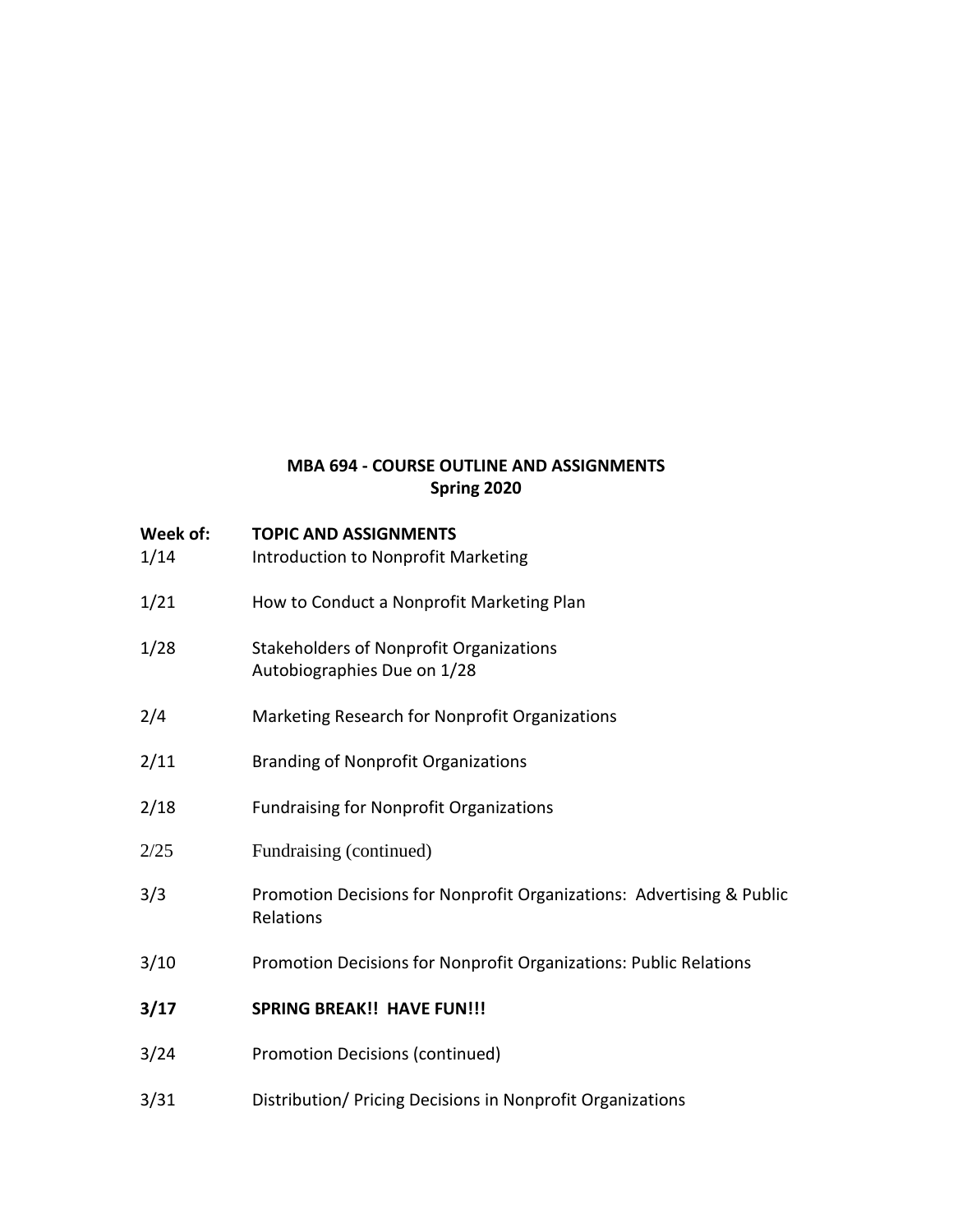| 4/7  | Social Media in Nonprofit Organizations                      |
|------|--------------------------------------------------------------|
| 4/14 | The Future of Nonprofit Marketing                            |
| 4/21 | <b>Student Group Presentations</b>                           |
| 4/28 | <b>Student Group Presentations</b>                           |
| 5/5  | <b>Student Group Presentations (at 8:00 am if necessary)</b> |

## **PROFESSOR'S AUTOBIOGRAPHY:**

**CAROL L. BRUNEAU** – I was born in Stillwater, Oklahoma and had a fairly normal childhood. I attended Oklahoma State University and received a B.S. degree in sociology/anthropology. After graduation, I attended Arizona State University where I worked on an M.S. degree in archeology. I never finished this degree, but I did have some great experiences conducting fieldwork in Israel, Arizona and New Mexico. After dropping out of the graduate program, I became a secretary as the utility of an anthropology degree seemed to be questioned by many employers. Finally, tiring of not having any spending money, I returned to Oklahoma State University to work on an MBA degree. It was then that I discovered the wonderful world of marketing that allowed me to combine the study of human behavior that I had found interesting in anthropology with the money-making potential of an MBA degree.

After graduation, I worked as a Market Research Scientist for Battelle Pacific Northwest Laboratories in Richland, Washington for 5 years. Battelle is the largest not-for-profit contract research organization in the world. The Battelle office in Richland primarily conducts research for the U.S. Department of Energy and the Hanford Nuclear Reservation. My duties at Battelle included being responsible for supplying marketing expertise and management to a variety of contract research projects. Major areas of research that I participated in included: technology transfer and diffusion, consumer decision-making, innovative technology concepts, and market assessments. I was also the technical liaison between Battelle and eight Native American reservations located near the Hanford site for a dose reconstruction project.

Although I liked my work at Battelle, I decided it was time for a new challenge. I moved to Tucson, Arizona and began working on a Ph.D. degree in marketing at the University of Arizona in the Fall of 1991. I finished this degree in 1996.

In January of 1995, I interviewed with the Management Department of the University of Montana and was offered a position as an assistant professor. I am still thrilled after being here 15 years to have found such a great job in such a beautiful place with such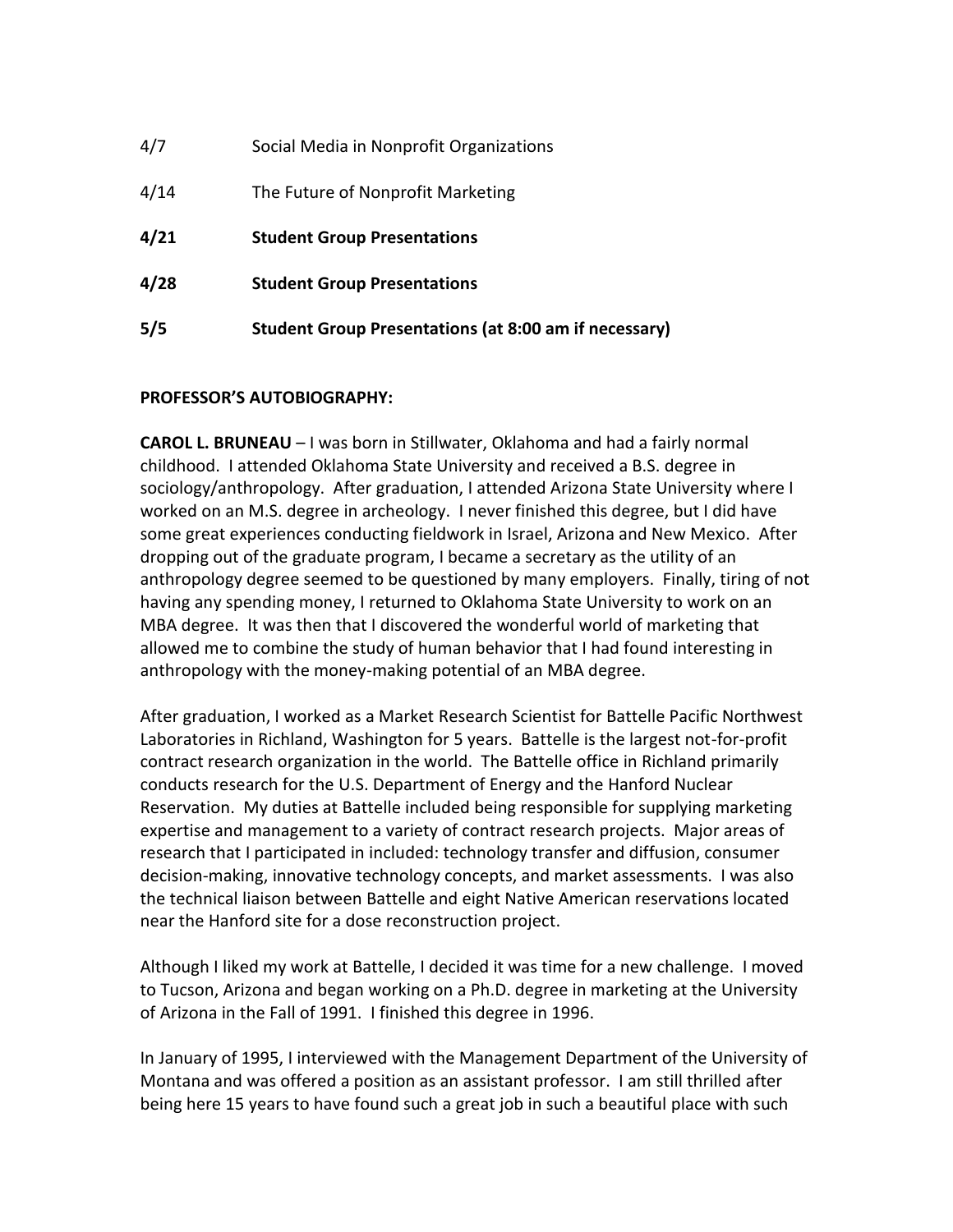great colleagues and students. I have taught Marketing Principles, Consumer Behavior, Marketing Management (undergraduate and graduate level), Marketing and Culture, and most recently, Sports Marketing. I have a variety of research interests including sensorial marketing, generational studies, qualitative research methodology, and sports marketing. I will be teaching Nonprofit Marketing in Spring 2011 and am looking forward to that.

My hobbies include wine tasting, gourmet cooking (and eating!), traveling, hiking, reading, watching spectator sports (Especially college sports and Indycar racing) and observing human (consumer) behavior wherever it occurs. I do spend quite a bit of time in Oklahoma where my guy lives (it's complicated!)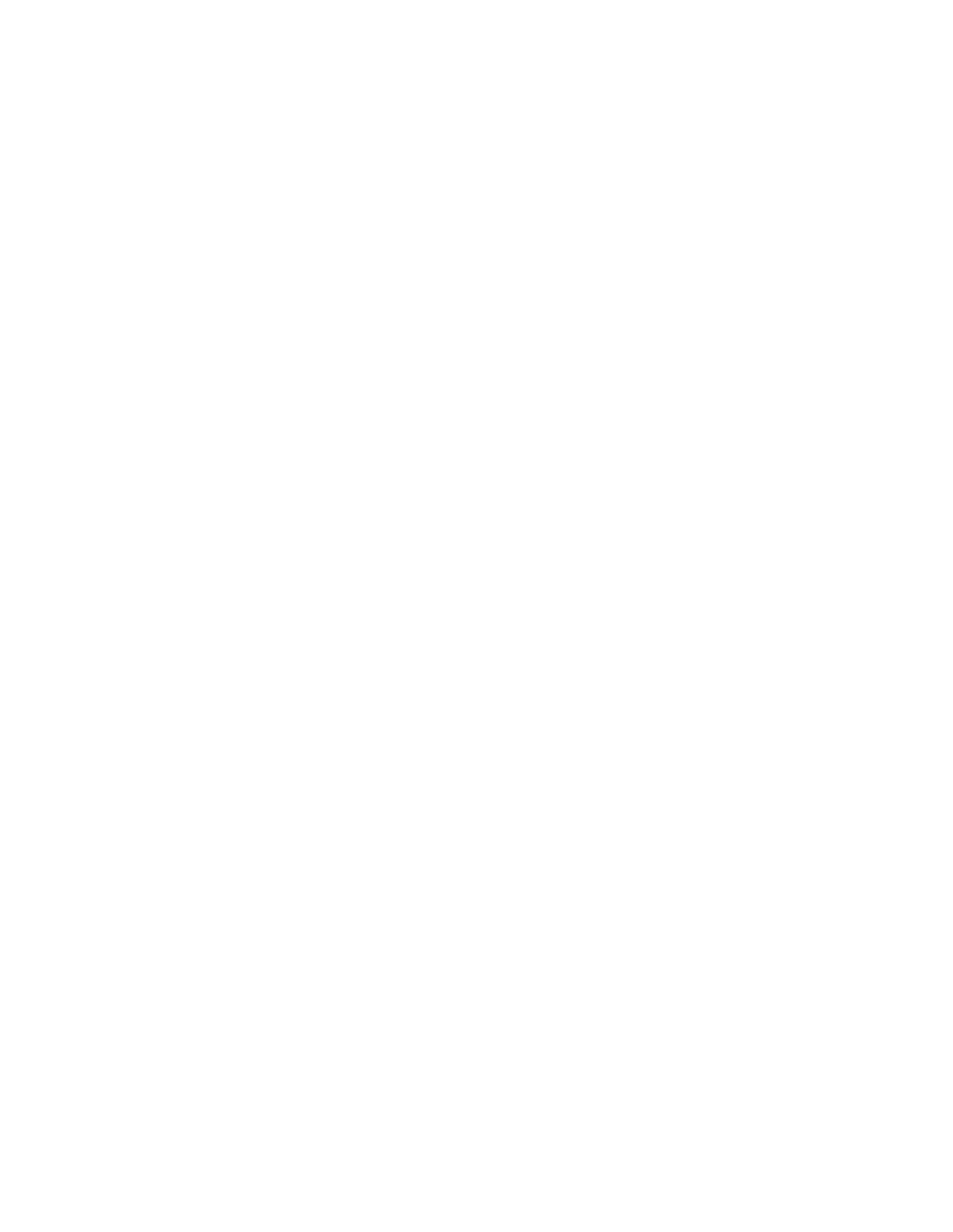## **YOUR AUTOBIOGRAPHY:**

| Hometown:                                                                                                                    | <u> 2002 - Jan Barat, martin da basar da basar da basa da basa da basa da basa da basa da basa da basa da basa d</u> |  |
|------------------------------------------------------------------------------------------------------------------------------|----------------------------------------------------------------------------------------------------------------------|--|
| E-mail:                                                                                                                      |                                                                                                                      |  |
| Major:                                                                                                                       |                                                                                                                      |  |
| (if applicable)                                                                                                              |                                                                                                                      |  |
| Year in college:                                                                                                             |                                                                                                                      |  |
| $14.0 \pm 1.1$ $\pm 1.1$ $\pm 1.1$ $\pm 1.1$ $\pm 1.1$ $\pm 1.1$ $\pm 1.1$ $\pm 1.1$ $\pm 1.1$ $\pm 1.1$ $\pm 1.1$ $\pm 1.1$ |                                                                                                                      |  |

What do you expect from BMKT 412? Are there any nonprofit marketing topics that you would specifically like me to cover?